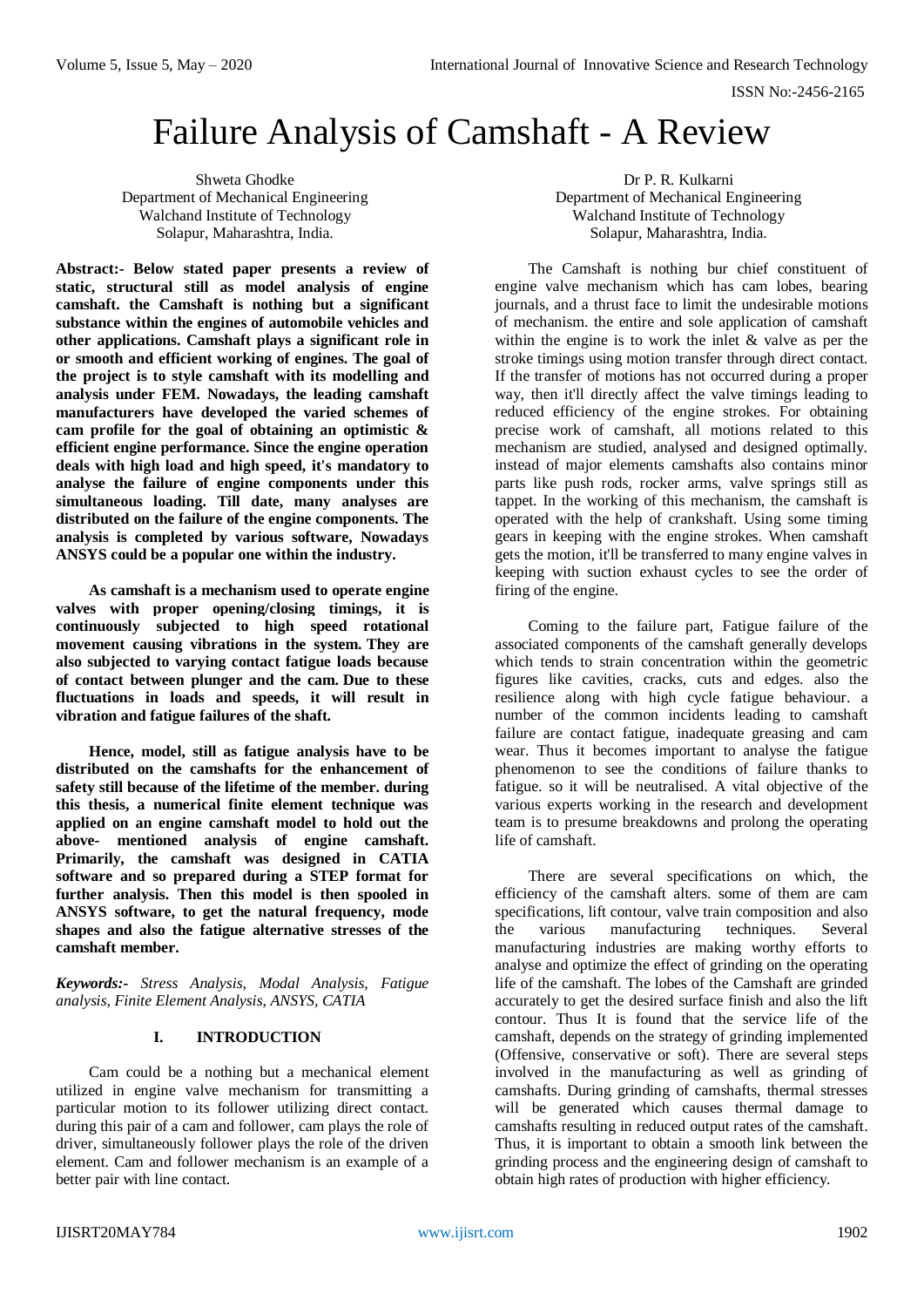ISSN No:-2456-2165



Fig 1:- Camshaft

## **II. LITERATURE SURVEY**

The several works of literature are reviewed related to failure analysis of camshaft assembly.

A.S. Dhavale and et.al.[1] During this article studied Modelling and Fracture Analysis of the camshaft to style good mechanism linkages the dynamic behaviour of the components must be considered, this includes the mathematical behaviour of the physical model. For this instance, the presentation of two mass, single level of opportunity and different level of flexibility dynamic models of cam supporter frameworks are examined.

Bayrakceken and et.al.[2] During this paper they explained the fracture analysis of camshaft assembly of an automobile fabricated from nodular cast-iron. The analysed camshaft is fractured after an awfully short period of usage of the car. For the determination of the failure reason, the microstructure and chemical compositions of the camshaft material are determined. Some fractographic studies are applied to assess the fracture conditions. Stress analysis is additionally applied by the finite element technique for the determination of highly stressed regions on the camshaft.

Dr P.s. Chauhan and et.al.<sup>[3]</sup> studied the finite element analysis of the camshafts assembly of assorted materials with Different meshing conditions has been conducted within this work. SolidWorks and ANSYS Software are used for drafting and FEA analysis of camshaft respectively.

G. Wanga, D. Taylor and et.al.[4] During this paper explained Camshafts fabricated from grey cast-iron and utilized in Rover vehicles were tested under cyclic bending and torsion and modelled using FE. a fresh technique brought up as crack modelling was accustomed to predict the fatigue limit. the tactic uses a linear elastic finite element analysis to derive constant stress intensity factor (K) for stress concentrations in components.

Levent Cenk Kumruog˘lu and et.al.[5] within the study, the mechanical and metallographic properties of camshafts produced from chilled cast-iron were examined experimentally and numerically relating with the solidification, cooling rate and metal flow. First of all, with the help of the 3-dimensional drawing and elegance programs, the total casting methodology was

planned. This planning was analysed with casting simulation software After those camshafts were produced experimentally at the foundry.

Li Fengjun, Cai Anke and et.al.[6] During this paper conducted the of the fracture failure of the camshaft is that a too strong chilled trend existed within the transition region. Visual section characteristic shows nearly white, the microstructure of fracture zone is Ledeburite, and its hardness is additionally beyond the range of the standard.

Mutukula Pavan Kumar and et.al.[7] within the study Modelling and analysis of camshaft is completed. Modelling of a camshaft is completed in solid works 2016 design software. Static analysis is applied in Ansys workbench 16.0. a Load applied is 850N and materials applied are 42CrMo4 (special alloy steel), Aluminium Silicon Magnesium Alloy and Magnesium Alloy. Structural deformations like stress, deformation and strain are studied and tabulated.

Santosh Patil, S. F. Patil and et.al.[8] During this paper studied Camshafts rotate at high speeds causing vibrations within the system. Camshafts are subjected to varying contact fatigue loads due to the contact of the plunger on the cam. because of these fluctuations, vibration and fatigue failures occur on the shaft. Hence modal and fatigue analysis need to be applied on the camshafts to form sure safety and to work out the lifetime of the member. during this study, a numerical finite element technique was applied to on the camshaft model to carry out the above -mentioned analysis. The camshaft was modelled in CATIA software and exported in STEP format for further analysis. The ANSYS software was then employed, to induce the natural frequency, mode shapes and thus the fatigue alternative stresses of the camshaft member.

S.G.Thorat, Nitesh Dubey and et.al.[9] During this article they conducted the design and analysis of the camshaft utilizing finite element analysis. the target of the task is to plan camshaft diagnostically, it's displaying and examination under FEM. In FEM, the conduct of camshaft is acquired by conduct the mixture conduct of the components to influence the cam to shaft robust within the least conceivable load cases.

Samta Jain and et.al.[10] During this paper studied Static Structural and Modal Analysis of Engine Camshaft using ANSYS Software. This paper presents a review of modelling, static structural analysis and modal analysis of engine camshaft. the Camshaft is one among the important parts within the engines of an automobile and other vehicles. This camshaft rotates at high speeds causing stress and vibrations within the system. Camshafts are subjected to varying contact fatigue loads due to the contact of the plunger on the cam. Camshafts are rotating components with a critical load. These exact values are needed to be determined to avoid failure within the camshaft.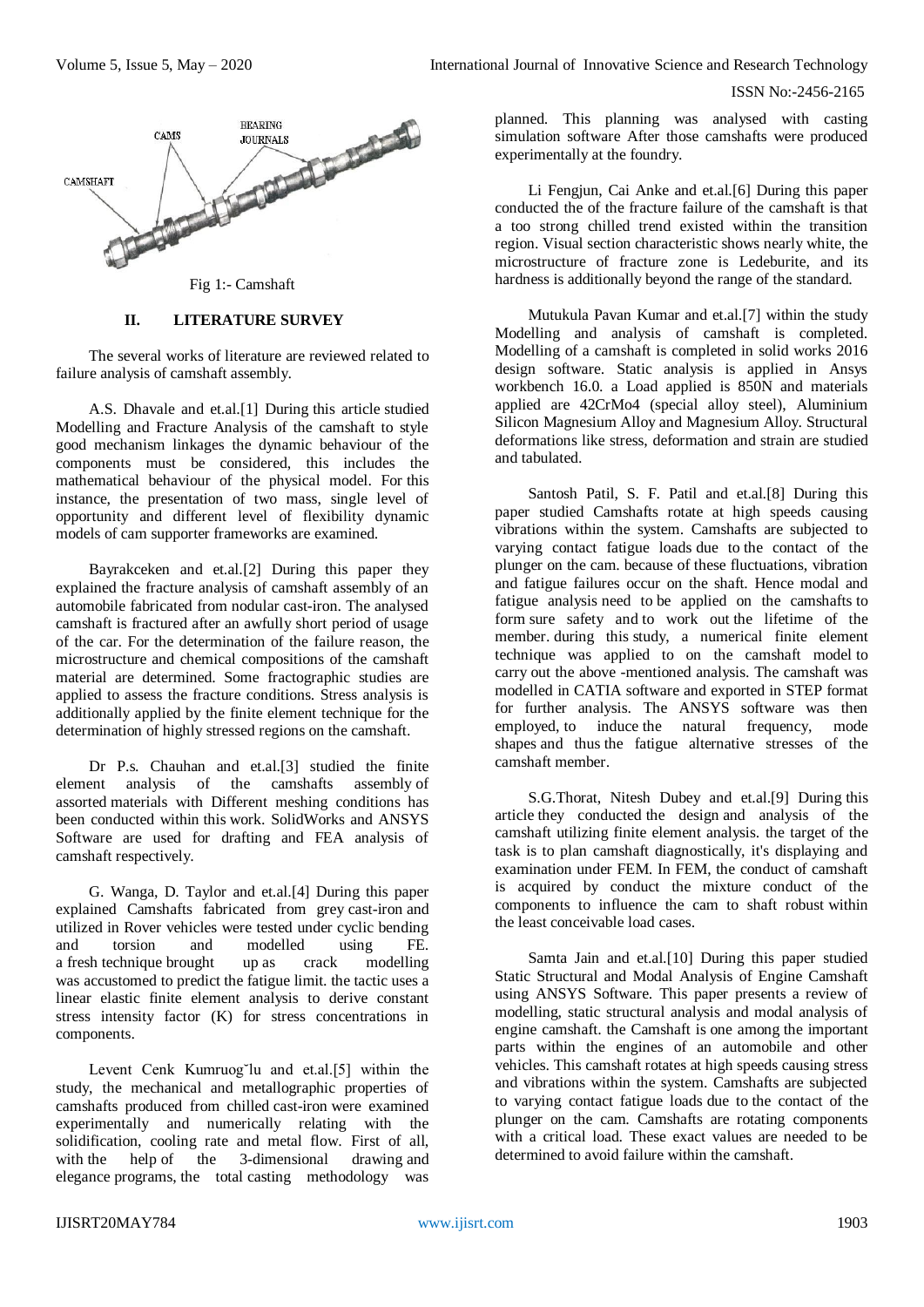ISSN No:-2456-2165

Uma Mahesh and et.al.[11] During this paper studied the Computational geometric modelling and finite element structural analysis of automobile camshaft within this work we are designed Automobile camshaft by Numerical Calculations thereafter it's Designed by using Modelling software CATIA and CAE(Structural) Analysis is applied in ANSYS-WORKBENCH by varying three different materials Cast-iron, steel and ALMMC to analyze which material will give the best performance for camshaft.

Vivekanandan.Pa and et.al.[12] During this study they conducted Modelling, Design and Finite Element Analysis of Camshaft. The goal of the Research is to modelling design and analysis of a camshaft. In FEM, the behaviour of camshaft is obtained by analysing the collective behaviour of the weather to create the camshaft robust within the least possible load cases. This analysis could be a crucial step for fixing the optimum size of a camshaft and knowing the dynamic behaviours of the camshaft.

Wanjari and et.al.[13] During this paper studied the failure of the camshaft. They studied that there are two kinds of arrangements single overhead cams and double-overhead cams. They told that in double overhead arrangement one head has two cams and are usually utilized just in case of engines having four or more valves per cylinder.

### **III. FINDINGS ON LITERATURE SURVEY**

- $\triangleright$  There are various elements which cause camshaft failures like material properties, engine speed, engine load, lubricant properties, etc.
- $\triangleright$  To avoid failure of camshafts, primarily conditions of failures are determined by analysis of respective failure parameters.
- $\triangleright$  Camshafts are subjected to high-speed rotational movement at fluctuating loads which causes vibrations within the system. As there's live contact between plunger and cam, camshafts also subjected to varying contact fatigue loads. As a result of these fluctuations, vibration and fatigue failures occur on the shaft.
- $\triangleright$  A numerical finite element technique was applied to an engine camshaft model to carry out the analysis. The ANSYS software is then utilised to define the natural frequency as well as various stress values which develops in camshafts while its operation.
- ANSYS can co-operate with plenty advanced engineering techniques virtually and promptly. advanced engineering techniques and CAD systems are unified within the ANSYS technology to obtain unique automation and performance.

#### **IV. CONCLUSIONS**

From this thesis, the following conclusions have been summarized below:

- Camshaft plays vital role in engine performance by improving the preciseness and efficiency of operation of valve timings & maintains optimistic firing order of engine.
- $\triangleright$  In this thesis, we studied & analysed failures in the camshafts as well as effect of those failures on the engine performance. Major reasons for camshafts are, Geometrical stress concentrations, Fluctuations in engine loads and speeds, Fatigue, Material damages or some weakness. We also aimed at upgrading the operating life of the camshaft by rectifying the failure probabilities.
- $\triangleright$  To predict and avoid the premature failure of the camshaft, we need to consider and analyse all the factors which results in failure of camshaft and then design it. Vibration can also be the reason for any failure. So for analysing and rectifying vibration and resonance phenomenon, have to determine the natural frequency to minimize vibration and resonance phenomenon.
- $\triangleright$  In this thesis, the modal analysis carried out using ANSYS software. The alternating stress calculated using the ANSYS module. The figures generated from software analysis are then conventionally compared to theoretical stress values.

#### **REFERENCES**

- [1]. Study of Modelling and Fracture Analysis of Camshaft: A Review, A.S.Dhavale, V.R.Muttagi, International Journal of Engineering Research and Applications, Vol. 2, Issue 6, pp. 835-842,2012.
- [2]. Fracture analysis of a camshaft made from nodular cast iron, Bayrakceken, I. Ucun, S. Tasgetiren, Engineering Failure Analysis, Vol. 13, pp. 1240-1245, February 2006.
- [3]. Finite Element Analysis of NCI, GCI, AND EN 18 Materials Camshaft, Dr P.S. Chahuan and Juber Hussain, European Journal of Mechanical Engineering Research Vol.5, No.2, pp.24-34, May 2018.
- [4]. Prediction of fatigue failure in a camshaft using the crack modelling method, G. Wanga, D. Taylor, B. Bouquina, J. Devlukiab, A. Ciepalowicz, Engineering Failure Analysis 7 (2000) 189-197,2000.
- [5]. Materials and Design, Levant Cenk Kumruog˘lu, Materials and Design 30 (2009) 927–938,15 July 2008.
- [6]. Fracture analysis of chilled cast iron camshaft, Li Ping, Li Fengjun, Cai Anke and Wei Bokang, Feb 2009.